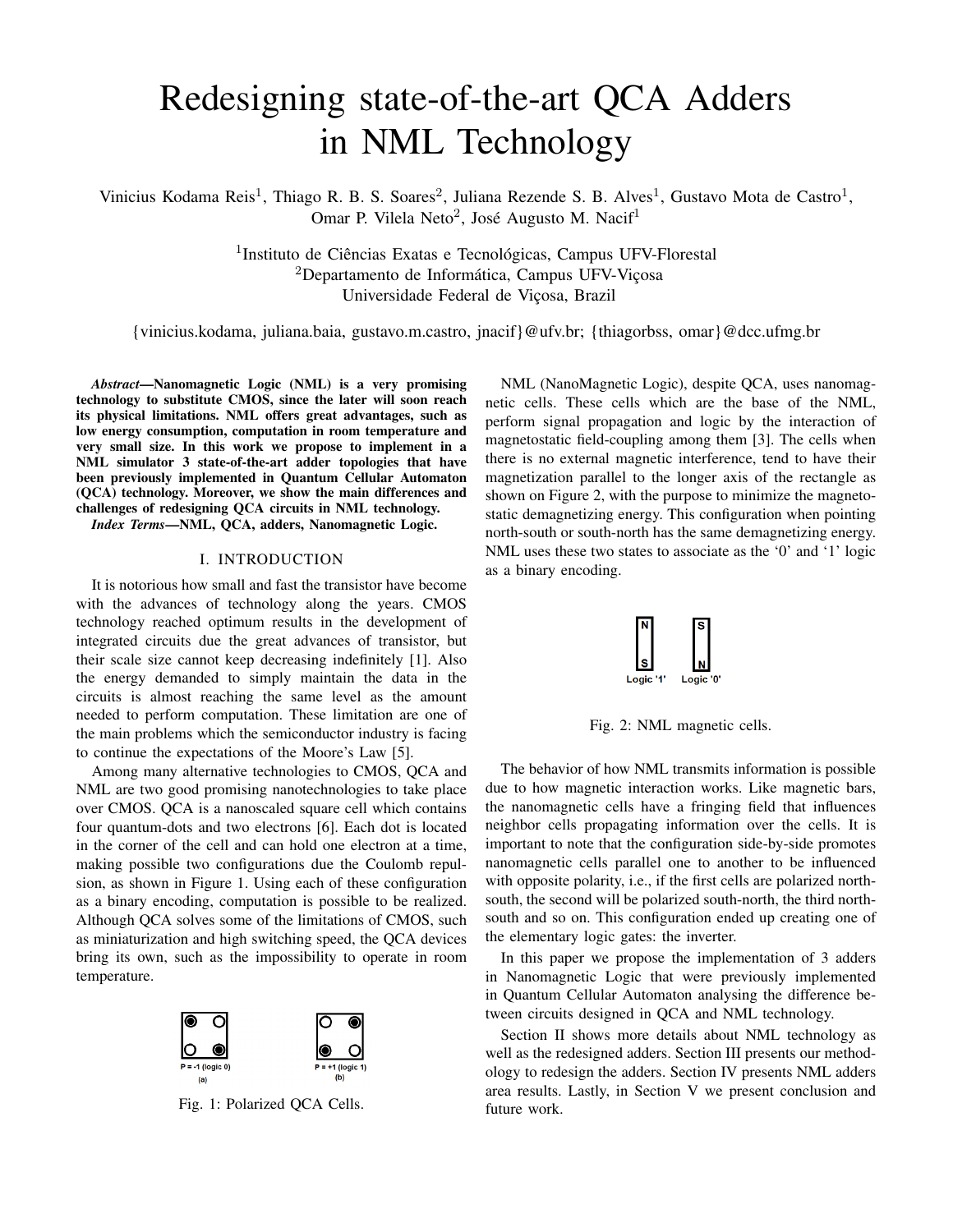## II. RELATED WORK

The NML has some special characteristics. It has a very low energy consumption to perform computation. It has a coplanar crossing of information, making it easier to create crossovers in NML circuits. NML also can work at room temperature. The only downside in these characteristics is the computation speed of NML circuits. They can only reach somewhere near 1 gigahertz, while CMOS transistor can reach far more speed than this.

Having only 3 clock zones, in comparison with QCA which has 4 clocks zones, also make the circuit signal easier to be propagated, but there is a recommendation that a wires length is 5 cells per clock, so that would be 5 cells in clock 0, 5 cells in clock 1 and 5 cells in clock 2 to create a wire with 15 cells.

In the NML technology there are two types of wire, the ferromangetic (Figure 3) and the antiferromagnetic (Figure 4). The ferromagnetic wire is always in the vertical, so the NML cells are in the same polarization along the entire wire. The antiferromagnetic is always in the horizontal, and the cells polarization are inverted cell by cell. This property of having cells polarization inverted depending on the cell position in the antiferromagnetic wire is used as the NML inverter.

The NML majority gate (Figure 5) is very similar to the QCA majority gates, having 3 inputs cells (A, B, and C) and one output cell (F). The 3 inputs are processed and available in the output cell. Depending on the input signals, the majority gate can work as an AND or OR logic gate.







Fig. 4: Antiferromagnetic wire.



Fig. 5: NML Majority Gate.

Cho's adder [2] presents the best performance, because its layout is optmized to significantly reduce the signal delay propagation. It has 3 majority gates, 2 crossovers and 2 inverters in the 1-bit Cho adder, as shown in Figure 6a.

The adder proposed by Hänninen [4] is similar to Cho's adder, considering the number of majority gates and inverters is the same, but Haninen's adder has more cells and more crossovers, which causes a worse performance. Haninen's adder schematics is presented in the Figure 6b.

Zhang's adder [9] is an adder that uses a multi-layer strategy. It has 3 majority gates and 2 inverters, as we see in Figure 6c. Its performance is affected by the number of crossovers and the delay of the signal propagation, and the crossovers are multi-layered.

## III. METHODOLOGY

Redesigning the adders from QCA to NML started by analyzing the schematic of each circuit, observing the inputs and outputs. To perform the redesign we have simulated the circuits and obtained the correct results as expected [8].

The adders were designed taking the QCA models as base and applying the NML characteristics to redesign the adders. One of the different characteristics of NML over QCA is the inverter. The signal inversion in NML is performed by having an even number of cells in an antiferromagnetic wire. Also, the signal cross in NML is made by a square shaped cells which cross the signals diagonally as shown in Figure 7, since in NML there is no multi-layer.

Considering these characteristics, we have analyzed the QCA adders [7] to perform the required modifications to fit in the NML restrictions, but also keeping the adders characteristics, such as the number of majority gates and crossovers. We couldn't keep the number of inverters because there is no inverter structure in NML, but whenever we needed to invert the signal, we used antiferromagnetic characteristic.

The first adder we redesigned was the Cho adder. It has 3 majority gates, 2 crossover and 2 inverters. Since the NML uses the number of cells in an antiferromagnetic wire to compose an inverter, we simply observed the majority and crossovers and built it as the schematic shows on Figure 8a. When we redesign the Cho adder in NML, the  $Cin$  signal spreads to the majority that calculates the Sum and we need to discard the first result that the Sum shows. After this modification the Sum and Cout present the expected behavior.

The Hänninen adder follows the same idea as the Cho adder, since it has the same number of majority gates and inverters. The difference here is that Cho has one majority gate in the horizontal alignment and one less crossover (Figure 8b).

Zhang adder has the same amount of majority gates, crossovers and inverters as the Hänninen's adder but all majorities are in the horizontal alignment. This characteristic results in a layout that is very different from the previous two adders. Figure 8c shows this adder layout.

Each adder can be replicated to build wider adders, but we have to pay attention to the synchronization of the inputs and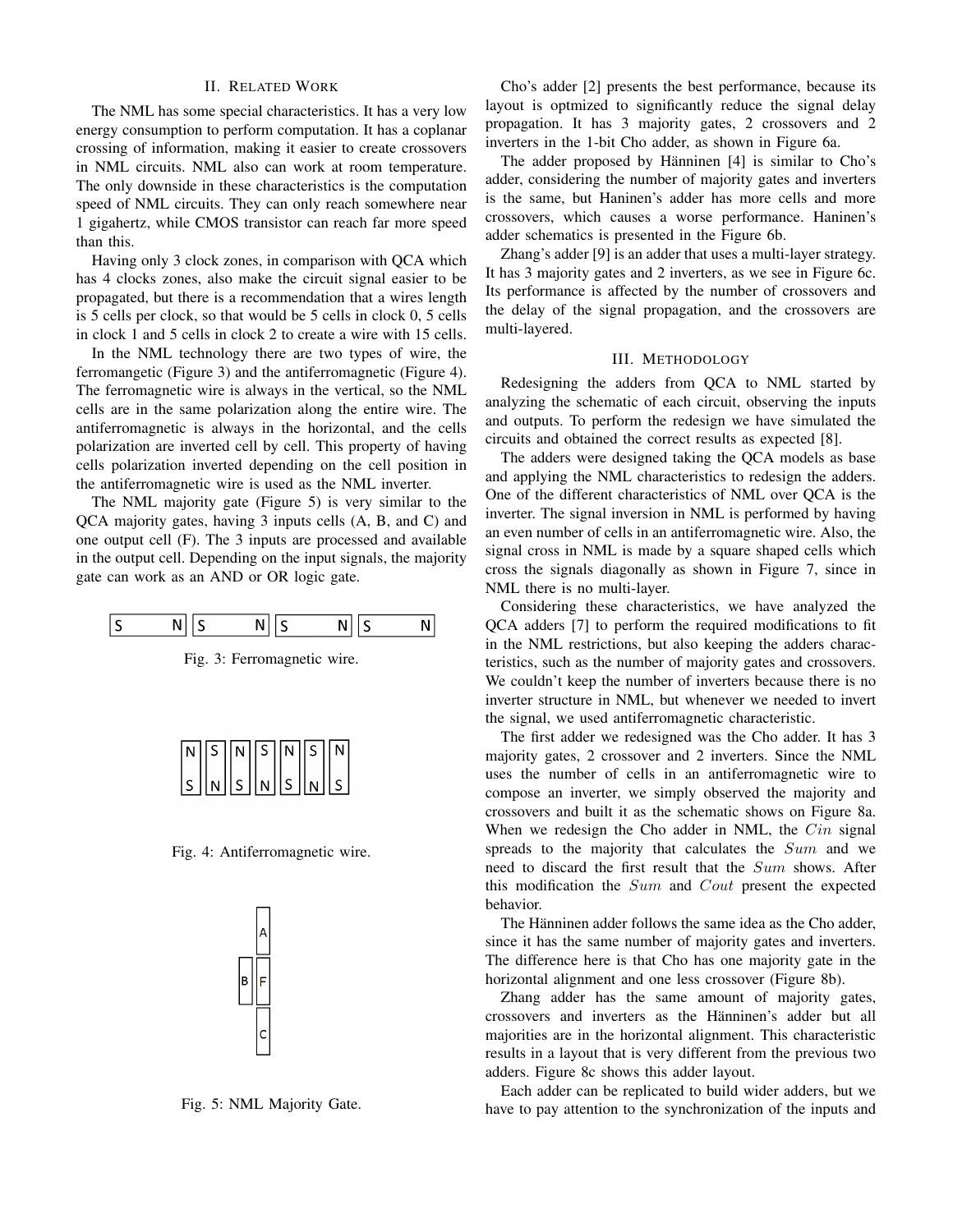

Fig. 6: Corresponding schematics of the adders.



Fig. 7: Signal crossing in NML.

outputs. In Figures 9a, 9b, and 9c we have Cho, Hänninen, and Zhang 4-bit adders. In the Hänninen adders we needed to advance one clock zone on each extra adder so the outputs of each one could be synchronized with the inputs of the next adder.

#### IV. RESULTS

One of the NML biggest advantages is the capacity to work at room temperature, because there are no considerable thermal effects. NML circuits have only 3 clocks, making it faster then QCA circuits, and NML has a very low energy consumption. Table I presents the area results for the implemented adders.

TABLE I: Comparison among area, width and length.

| Adder    | Area <sup>a</sup> | Width $b$  | Length <sup><math>c</math></sup> |
|----------|-------------------|------------|----------------------------------|
| Hanninen | 2.896.800 nm      | $1.420$ nm | $2.040$ nm                       |
| Cho      | 1.917.600 nm      | $940$ nm   | $2.040$ nm                       |
| Zhang    | 5.374.600 nm      | $2.220$ nm | $2.430$ nm                       |

*<sup>a</sup>*The space between the cells is considered and was taken to 40nm between the vertical cells and 20nm between the horizontal cells.

*<sup>b</sup>*The cell width considered was 60nm.

*<sup>c</sup>*The cell length considered was 90nm.

The layout of Cho's and Hänninen's adders became quite similar as shown on Figure 8a and 8b respectively. This was caused because despite they have the same number of majorities and inverters, the disposal of the inputs and the crossovers make a great different in the layout, mainly because of the crossover and how it's implemented in the circuit.

## V. CONCLUSIONS

In this paper we redesigned adders made in QCA to NML, taking in consideration the differences between the two technologies. Because of their differences, the circuits are not exactly the same in design, but their characteristics were maintained.

Possibilities for future works are the creation of a algorithm that maps the adder schematic in QCA and automatically redesign it to NML, an algorithm that automates the process of creating NML circuits in general and the study and creation of more NML circuits.

#### ACKNOWLEDGMENTS

We would like to thank CAPES, CNPq, and FAPEMIG for the financial support.

### **REFERENCES**

- [1] R. K. Cavin, P. Lugli, and V. V. Zhirnov. Science and engineering beyond moore's law. *Proceedings of the IEEE*, 100(Special Centennial Issue):1720–1749, May 2012.
- [2] H. Cho and E. E. S. Jr. Adder and multiplier design in quantum-dot cellular automata. *IEEE Transactions on Computers*, 58(6):721–727, June 2009.
- [3] G. Csaba, A. Imre, G. H. Bernstein, W. Porod, and V. Metlushko. Nanocomputing by field-coupled nanomagnets. *IEEE Transactions on Nanotechnology*, 1(4):209– 213, Dec 2002.
- [4] I. Hanninen and J. Takala. Robust adders based on quantum-dot cellular automata. In *Application-specific Systems, Architectures and Processors, 2007. ASAP. IEEE International Conf. on*, pages 391–396, July 2007.